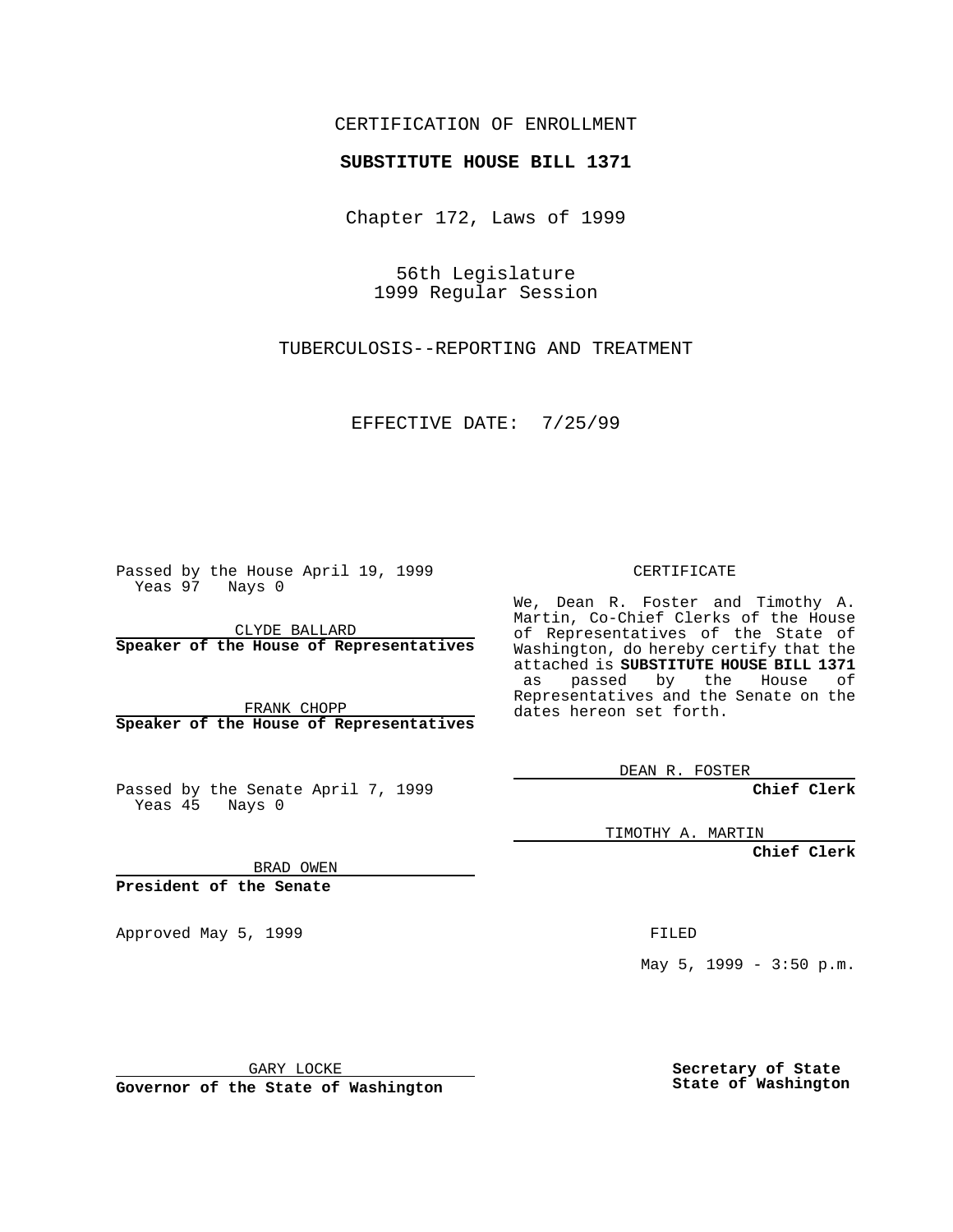## **SUBSTITUTE HOUSE BILL 1371** \_\_\_\_\_\_\_\_\_\_\_\_\_\_\_\_\_\_\_\_\_\_\_\_\_\_\_\_\_\_\_\_\_\_\_\_\_\_\_\_\_\_\_\_\_\_\_

\_\_\_\_\_\_\_\_\_\_\_\_\_\_\_\_\_\_\_\_\_\_\_\_\_\_\_\_\_\_\_\_\_\_\_\_\_\_\_\_\_\_\_\_\_\_\_

#### AS AMENDED BY THE SENATE

Passed Legislature - 1999 Regular Session

#### **State of Washington 56th Legislature 1999 Regular Session**

**By** House Committee on Health Care (originally sponsored by Representatives Ruderman, Alexander and O'Brien; by request of Department of Health)

Read first time 03/01/1999.

 AN ACT Relating to reporting, treatment, and payment for treatment of tuberculosis; amending RCW 70.28.010, 70.28.020, 70.28.037, 70.30.061, 70.32.010, 70.33.010, 70.33.020, and 70.33.040; adding new sections to chapter 70.30 RCW; adding new sections to chapter 70.28 RCW; creating a new section; recodifying RCW 70.33.010, 70.33.020, 70.32.010, and 70.33.040; and repealing RCW 70.28.040, 70.28.050, 70.30.072, 70.32.050, 70.32.060, 70.33.030, and 70.33.060.

8 BE IT ENACTED BY THE LEGISLATURE OF THE STATE OF WASHINGTON:

 NEW SECTION. **Sec. 1.** The legislature finds that current statutes relating to the reporting, treatment, and payment for tuberculosis are outdated, and not in concert with current clinical practice and tuberculosis care management. Updating reporting requirements for local health departments will benefit providers, local health, and individuals requiring treatment for tuberculosis.

15 **Sec. 2.** RCW 70.28.010 and 1996 c 209 s 1 are each amended to read 16 as follows:

17 All practicing ((physicians)) health care providers in the state 18 are hereby required to report to the local (( $b$ oards of)) health ( $(i\texttt{in})$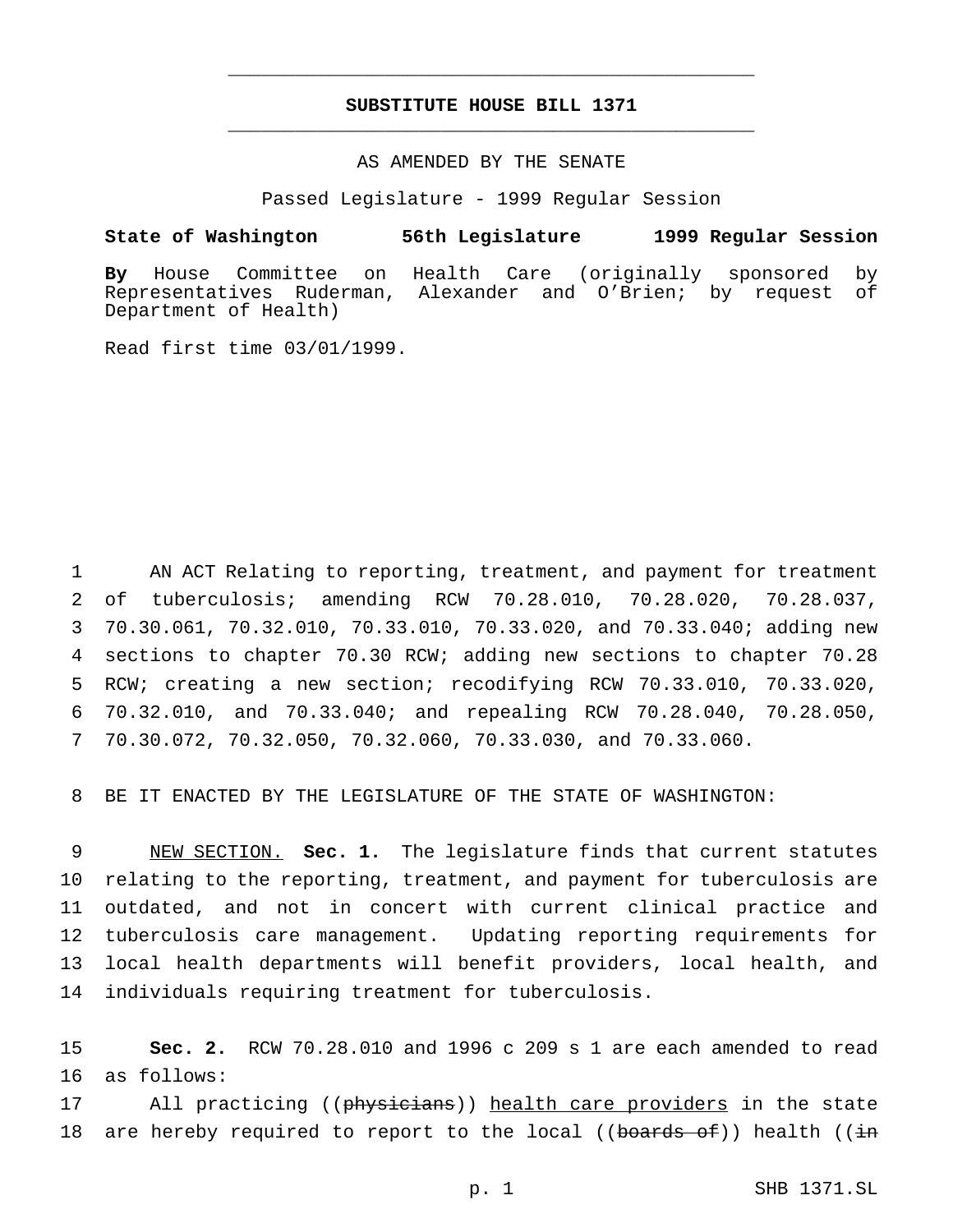1 writing, the name, age, sex, occupation and residence)) department 2 cases of every person having tuberculosis who has been attended by, or 3 who has come under the observation of ((such physician)), the health 4 care provider within one day thereof.

5 **Sec. 3.** RCW 70.28.020 and 1967 c 54 s 2 are each amended to read 6 as follows:

7 All local ((boards of)) health departments in this state are hereby 8 required to receive and keep a ((permanent)) record, for a period of 9 ten years from the date of the report, of the reports required by RCW 10 70.28.010 to be made to them; such records shall not be open to public 11 inspection, but shall be submitted to the proper inspection of other 12 local health departments and ((state boards)) of the department of 13 health alone, and such records shall not be published nor made public.

14 **Sec. 4.** RCW 70.28.037 and 1967 c 54 s 7 are each amended to read 15 as follows:

16 Where it has been determined after an examination as prescribed 17 (( $above<sub>7</sub>$ )) in this chapter that an individual has active tuberculosis, 18 ((and he resides in a county in which no tuberculosis facility is 19  $\text{located}_t$ ) upon application to the superior court by the local health 20 officer, the superior court ((may)) shall order the sheriff to 21 transport ((said)) the individual to a designated ((tuberculosis)) 22 facility for isolation, treatment, and care until such time as the 23 ((medical director of the hospital)) local health officer or designee 24 determines that ((his)) the patient's condition is such that it is safe 25 for ((him)) the patient to be discharged from the facility.

26 **Sec. 5.** RCW 70.30.061 and 1973 1st ex.s. c 213 s 1 are each 27 amended to read as follows:

28 Any person residing in the state and needing treatment for 29 tuberculosis( $(\tau)$ ) may apply in person to the local health officer or to 30 any licensed physician, advanced registered nurse practitioner, or 31 licensed physician assistant for examination and if ((such physician)) 32 that health care provider has reasonable cause to believe that  $((\text{said}))$ 33 the person is suffering from tuberculosis in any form he or she may 34 apply to the local health officer or ((tuberculosis hospital director)) 35 designee for admission of ((said)) the person to an appropriate 36 facility for the care and treatment of tuberculosis.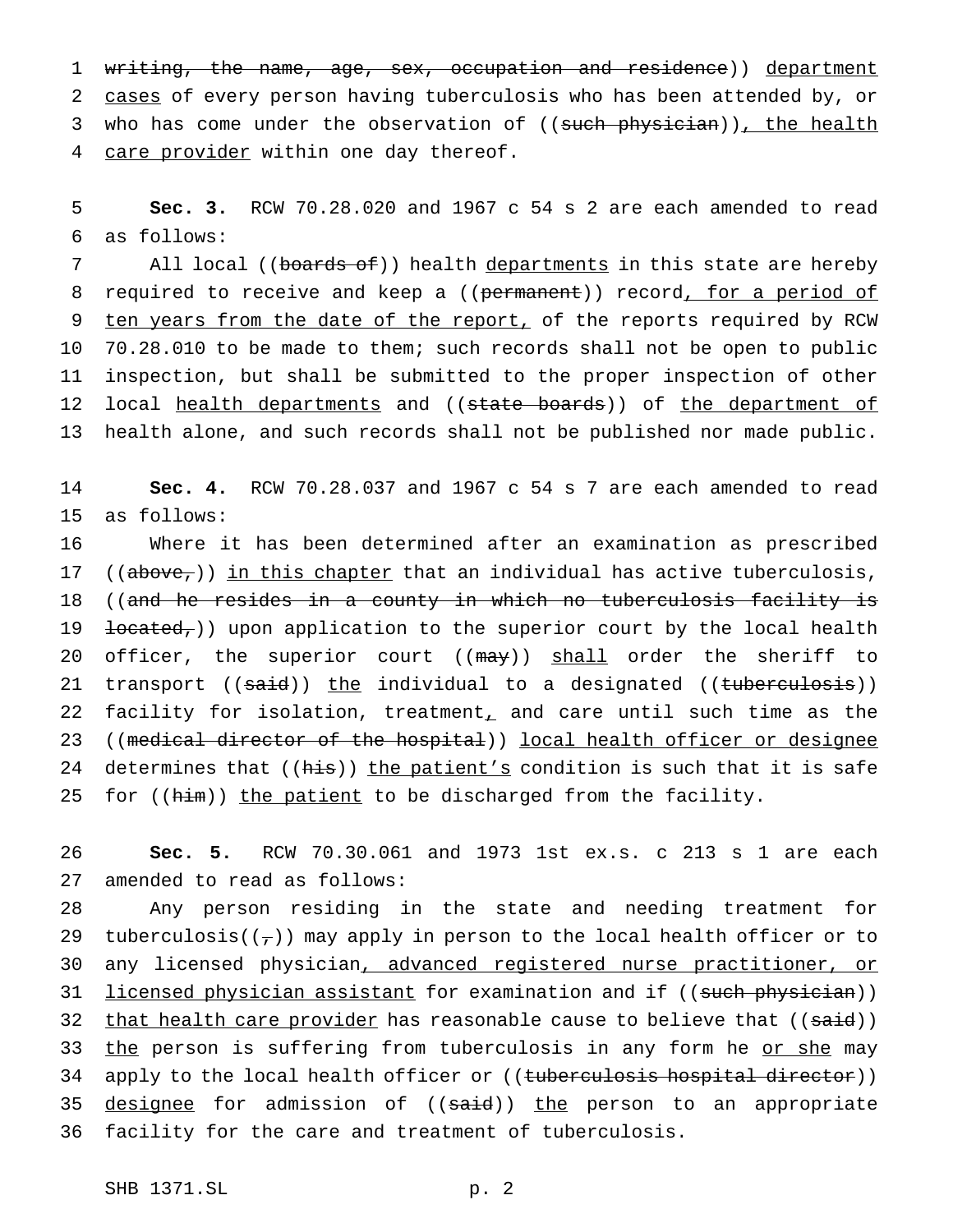1 **Sec. 6.** RCW 70.32.010 and 1975 1st ex.s. c 291 s 3 are each 2 amended to read as follows:

3 Tuberculosis is a communicable disease and tuberculosis ((control, 4 case finding, ) prevention, treatment, control, and follow up of known 5 cases of tuberculosis ((represents)) are the basic steps in the 6 ((conquest)) control of this major health problem. In order to carry 7 on such work effectively in accordance with the standards set by the 8 secretary ((pursuant to)) under RCW 70.33.020 (as recodified by this 9 act), the legislative authority of each county shall budget a sum to be 10 used for the control of tuberculosis, including case finding, 11 prevention, treatment, and follow up of known cases of tuberculosis. 12 Under no circumstances should this section be construed to mean that 13 the legislative authority of each county shall budget sums to provide 14 tuberculosis treatment when the patient has the ability to pay for the 15 treatment. Each patient's ability to pay for the treatment shall be 16 assessed by the local health department.

17 **Sec. 7.** RCW 70.33.010 and 1991 c 3 s 330 are each amended to read 18 as follows:

19 The ((following words and phrases shall have the designated 20 meanings in)) definitions in this section apply throughout this chapter 21 ((and RCW 70.32.010, 70.32.050, and 70.32.060)) unless the context 22 clearly ((indicated)) requires otherwise:

23 (1) "Department" means the department of health;

24 (2) "Secretary" means the secretary of the department of health or 25 his or her designee;

26 (3) (("Tuberculosis hospital" and "tuberculosis hospital facility" 27 refer to hospitals for the care of persons suffering from tuberculosis; 28  $(4)$ ) "Tuberculosis control" refers to the procedures administered 29 in the counties for the control  $((and))_T$  prevention, and treatment of 30 tuberculosis( $\left(\frac{1}{t} + \frac{1}{t} + \frac{1}{t} + \frac{1}{t} + \frac{1}{t} + \frac{1}{t} + \frac{1}{t} + \frac{1}{t} + \frac{1}{t} + \frac{1}{t} + \frac{1}{t} + \frac{1}{t} + \frac{1}{t} + \frac{1}{t} + \frac{1}{t} + \frac{1}{t} + \frac{1}{t} + \frac{1}{t} + \frac{1}{t} + \frac{1}{t} + \frac{1}{t} + \frac{1}{t} + \frac{1}{t} + \frac{1}{t} + \frac{1}{t} + \frac$ 

31 **Sec. 8.** RCW 70.33.020 and 1983 c 3 s 172 are each amended to read 32 as follows:

33 ((From and after August 9, 1971,)) The secretary shall have 34 responsibility for establishing standards for the control, prevention, 35 and treatment of tuberculosis and ((shall have administrative 36 responsibility and control for all tuberculosis)) hospitals 37 ((facilities)) approved to treat tuberculosis in the state operated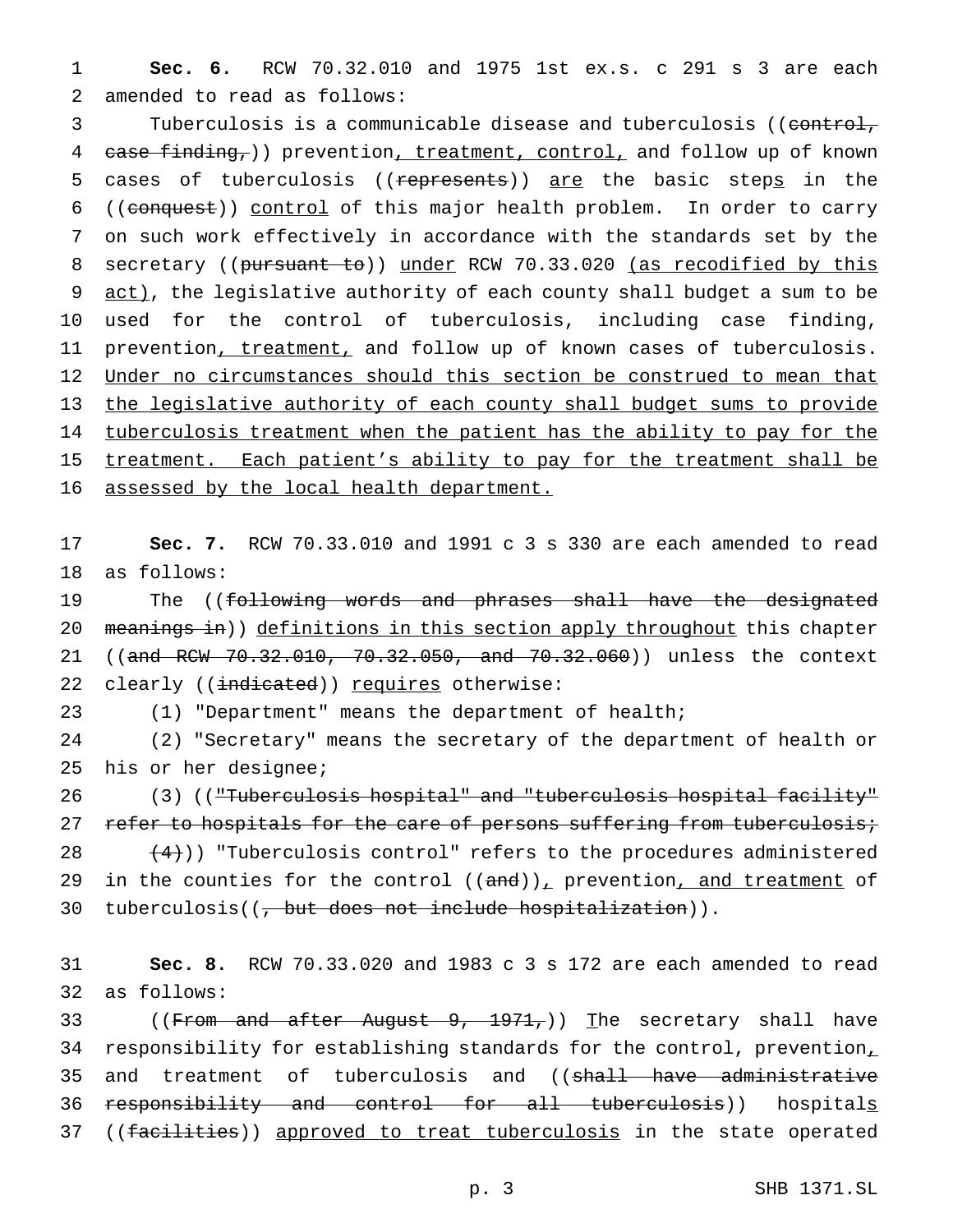1 ((pursuant to)) under this chapter and chapter 70.30 RCW ((70.32.010, 2 70.32.050, and 70.32.060)) and for providing, either directly or 3 through agreement, contract, or purchase, ((hospital, nursing home and 4 other)) appropriate facilities and services ((including laboratory 5 services)) for persons who are, or may be suffering from tuberculosis 6 except as otherwise provided by RCW 70.30.061( $(-70.33.020, 70.33.030,$ 7 and 70.33.040)) or this section.

8 ((Pursuant to)) Under that responsibility, the secretary shall have 9 the following powers and duties:

10 (1) To develop and enter into such agreements, contracts, or 11 purchase arrangements with counties and public and private agencies or 12 institutions to provide for hospitalization, nursing home, or other 13 appropriate facilities and services, including laboratory services, for 14 persons who are or may be suffering from tuberculosis( $(-\sigma r t_0)$  provide 15 for and maintain any tuberculosis hospital facility which the secretary 16 determines is necessary to meet the needs of the state, to determine 17 where such hospitals shall be located and to adequately staff such 18 hospitals to meet patient care needs));

19 (2) ((To appoint a medical director for each tuberculosis hospital 20 facility operated pursuant to this chapter and RCW 70.32.010, 21 70.32.050, and 70.32.060;

22  $(3)$ ) Adopt such rules ((and regulations)) as are necessary to 23 assure effective patient care and treatment( $\sqrt{2}$ , and to provide for the 24 general administration) of tuberculosis ((hospital facilities operated 25 pursuant to this chapter and RCW 70.32.010, 70.32.050, and 70.32.060)).

26 **Sec. 9.** RCW 70.33.040 and 1975 1st ex.s. c 291 s 4 are each 27 amended to read as follows:

28 In order to maintain adequate ((tuberculosis hospital facilities 29 and to provide for adequate hospitalization, nursing home and other 30 appropriate)) facilities and services for the residents of the state of 31 Washington who are or may be suffering from tuberculosis and to assure 32 their proper care, ((the standards set by the secretary pursuant to RCW 33 70.33.020 and 70.32.050 and 70.32.060,)) the legislative authority of 34 each county shall budget annually a sum to provide such services in the 35 county.

36 (If such counties desire to receive state services, they may elect 37 <del>to utilize funds pursuant to this section for the purpose of</del> 38 contracting with the state upon agreement by the state for the cost of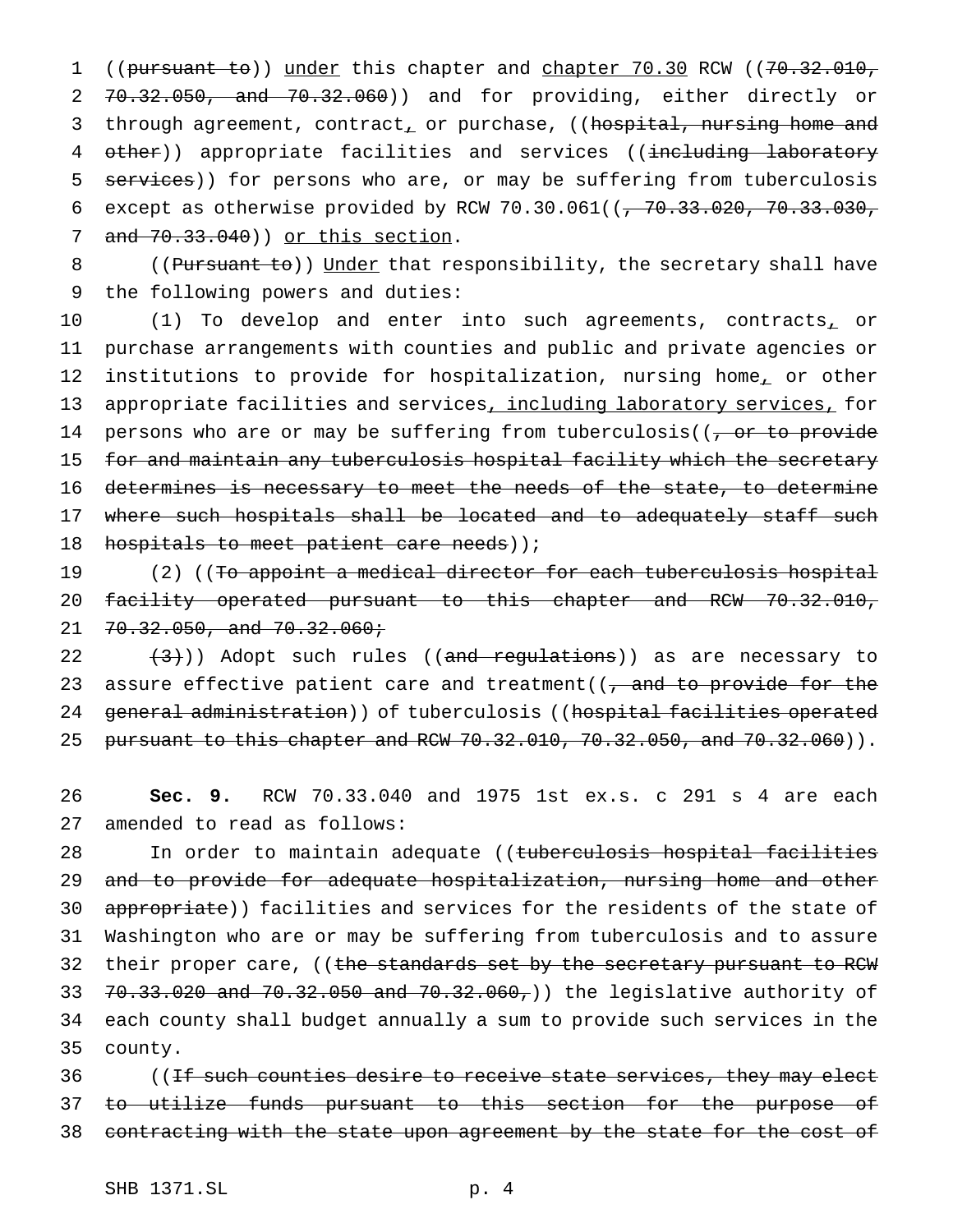providing tuberculosis hospitalization and/or outpatient treatment 2 including laboratory services, or such)) The funds may be retained by the county for operating its own services for the prevention and 4 treatment of tuberculosis ((or any other community health purposes 5 authorized by law)). None of  $((such))$  the counties shall be required to make any payments to the state or any other agency from these funds 7 except ((upon the express consent of the county legislative authority: 8 PROVIDED, That)) as authorized by the local health department. 9 However, if the counties do not comply with the ((promulgated)) adopted 10 standards of the department, the secretary shall take action to provide 11 ((such)) the required services and to charge the affected county 12 directly for the provision of these services by the state.

 NEW SECTION. **Sec. 10.** A new section is added to chapter 70.30 RCW to read as follows:

 The definitions in this section apply throughout this chapter unless the context clearly requires otherwise.

(1) "Department" means the department of health.

 (2) "Secretary" means the secretary of the department of health or his or her designee.

 (3) "Tuberculosis control" refers to the procedures administered in the counties for the control, prevention, and treatment of tuberculosis.

 NEW SECTION. **Sec. 11.** (1) RCW 70.33.010 and 70.33.020 are each recodified as sections in chapter 70.28 RCW.

 (2) RCW 70.32.010 and 70.33.040 are each recodified as sections in chapter 70.30 RCW.

 NEW SECTION. **Sec. 12.** The following acts or parts of acts are each repealed: (1) RCW 70.28.040 and 1899 c 71 s 4; (2) RCW 70.28.050 and 1967 c 54s3& 1899 c 71 s 5; (3) RCW 70.30.072 and 1972 ex.s. c 143 s 3; (4) RCW 70.32.050 and 1971 ex.s. c 277 s 22, 1967 c 54 s 16, 1945 c 66 s 5, & 1943 c 162 s 5; (5) RCW 70.32.060 and 1971 ex.s. c 277 s 23, 1967 c 54 s 17, 1945 c 66 s 6, & 1943 c 162 s 6;